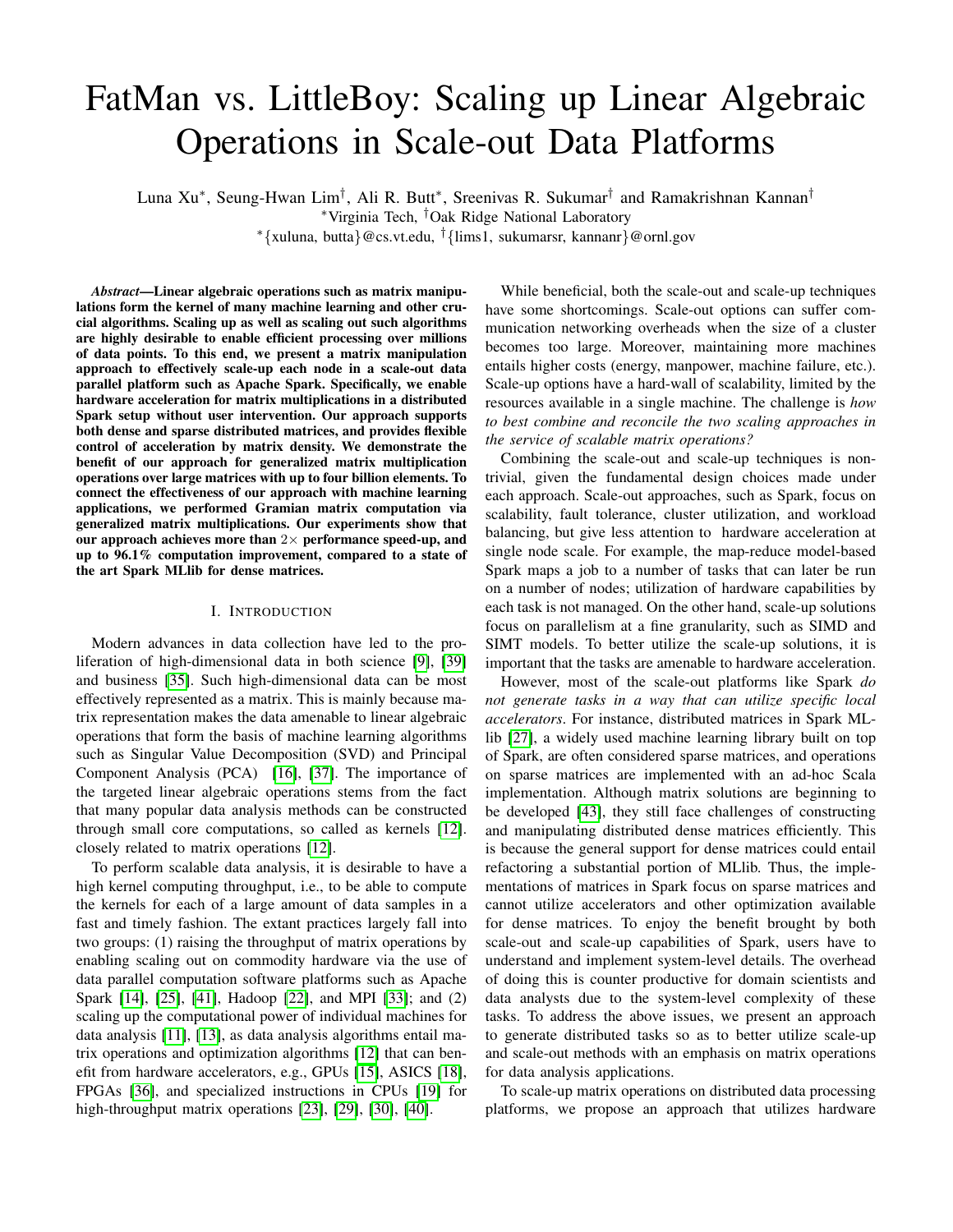accelerators like GPUs and newer optimized instructions in CPUs through highly optimized libraries, which, in turn, accelerates the execution of data analysis tasks. Our approach enables hardware acceleration for both dense and sparse matrices. The major anticipated benefit from our approach is that we can use a relatively smaller sized cluster to deliver the same performance as that of a bigger (more expensive) setup. As with [\[13\]](#page-5-12) enabling large scale data processing using a smaller system footprint democratizes large scale machine learning capabilities to small–medium research groups.

Specifically, this paper makes the following contributions.

- We introduce the support for distributed dense matrix manipulations in Spark for scale-out matrix operations. In contrast, the current state of the art, e.g., MLlib [\[27\]](#page-5-21), considers only sparse matrices.
- We adopt scale-up hardware acceleration for BLAS-3 operations [\[31\]](#page-5-23) of distributed matrices. Our approach of enabling accelerator support inside Spark does not require changes to the Spark applications on user side by leverage existing libraries to support the target operations, which are available for the accelerators.
- We design a flexible control of deciding when and whether to use hardware accelerators based on the density of matrices.
- Finally, we evaluate our approach with Gramian matrix calculation, a typical example of matrix multiplication, on a 2-node cluster each with 2 Intel Xeon CPUs and 2 NVIDIA K80 GPUs attached as accelerators to demonstrate the benefit of our scaling-up approach. Our experiments show that hardware accelerators can achieve more than  $2 \times$  speed-up than the state-of-the art MLlib implementation for end-to-end performance, improving computation time by up to 96.1%.

## II. RELATED WORK

The surge of high dimensional data sets generated by scientific instruments, experiments, sensors, and supercomputer simulations [\[9\]](#page-5-0) has made scalable data analysis an essential component of the scientific discovery process. A large number of studies have employed scalable data analysis frameworks for scientific discoveries. ADAM [\[32\]](#page-5-24) shows a significant performance speed-up and cost reduction by using Spark for astronomy image processing. Thunder [\[17\]](#page-5-25) is a library built on Spark that provides scalable data analysis for neuroscience. Kira [\[45\]](#page-5-26) is yet another toolkit built on Spark for astronomy image processing, which achieves performance speedup for big data sets. These works show promising results for utilizing big data processing frameworks such as Spark for high-dimensional scientific data analysis in terms of both performance and costs.

Together with scale-out data parallel frameworks, scaling up individual machines also has been explored for enhancing the throughput of matrix computations. For instance, numerous works have focused on optimizing GEMM operations [\[23\]](#page-5-17), [\[29\]](#page-5-18), [\[30\]](#page-5-19), [\[40\]](#page-5-20) and, in turn, machine learning algorithms [\[4\]](#page-5-27), [\[20\]](#page-5-28), [\[26\]](#page-5-29), through exploiting GPU's capability in providing high throughput of matrix operations. In addition, studies on the optimal usage of multi-core CPUs or new hardware introductions attempted to fill the deficits of GPU-based approaches such as inefficiency of GPUs for a small amount of data [\[21\]](#page-5-30) and overcoming challenges in processing large scale data over the memory capacity of a single GPU is also studied [\[34\]](#page-5-31). The use of both CPUs and GPUs for matrix operations has been proposed as well [\[2\]](#page-5-32), [\[11\]](#page-5-11).

In light of the above developments, the Spark community has initiated discussions regarding utilizing hardware accelerations from within the Spark [\[6\]](#page-5-33), [\[8\]](#page-5-34) platform. To this end, a preliminary study about using hardware optimized libraries for both CPU and GPU on a single machine for matrix multiplication in Scala has shown promising results [\[38\]](#page-5-35). Similarly, HeteroSpark [\[24\]](#page-5-36) showed that RMI can be used to reduce communication overheads between CPU and GPU in Spark. SparkNet [\[28\]](#page-5-37) provides a Spark interface to use Caffe framework [\[20\]](#page-5-28) for training large-scale deep neural networks, where the instance of Caffe framework on each node can use GPUs, and Spark maintains data on system memory, managed by CPUs. Still, there are many challenges that remain. Some of the above approaches may not be applicable to general data analysis [\[28\]](#page-5-37), and further, utilizing hardware optimized libraries often requires an in-depth understanding of the hardware characteristics for each computation in data analysis pipeline, which tends to be cumbersome and impractical. Consequently, efficient utilization of hardware acceleration in a cluster is still not widely available in popular distributed matrix computation packages such as ScaLaPACK [\[10\]](#page-5-38), PLA-PACK [\[5\]](#page-5-39), and elemental [\[33\]](#page-5-10).

Complementary to the aforementioned studies, our proposed approach aims to reconcile the Spark philosophy of providing general-purpose data analysis with benefits of using hardware optimized libraries as one of the accelerators for extracting higher performance.

#### III. DESIGN

In this section, we first present the factors that affect the design of our approach. Then, we give an overview of our architecture, followed by how we employ hardware acceleration for matrix multiplications in Spark. The key design considerations for our approach are as follows:

User transparency: Spark has been widely adopted and has a big user base with thousands of existing applications. To ensure that our approach will not disrupt such applications, we aim to provide hardware acceleration without requiring application changes, and with minimal modifications to the Spark framework.

Scalable matrix multiplication support: Existing BLAS hardware accelerations are designed for single machines, where the calculation of large matrices (input matrix and intermediate data) cannot fit into the memory. We aim to support big matrix multiplications at scale so as to handle crucial data sets that cannot fit into a single-node's memory.

Dense and sparse matrix support: We have experimentally observed that it is not always beneficial to enable hardware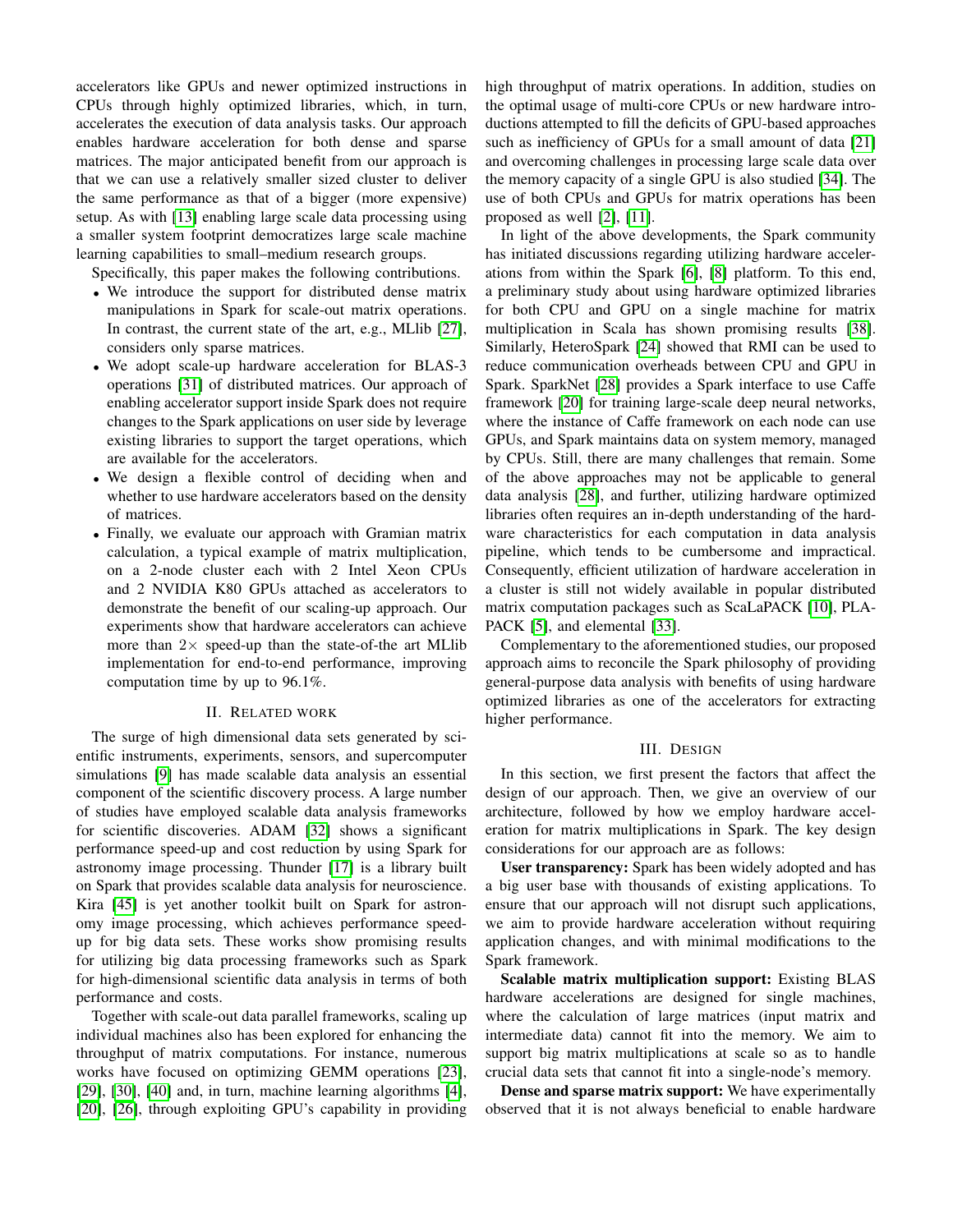<span id="page-2-0"></span>

acceleration for matrix operations. Hardware acceleration of BLAS helps dense matrix operations. However, for highly sparse matrices, the optimized algorithm provided by Spark MLlib are comparable or faster than native BLAS libraries. We aim to support both dense and sparse matrix multiplications

#### *A. System architecture*

in our system.

Figure [1](#page-2-0) shows the overall architecture of our approach. We start with a Spark cluster setup comprising multiple worker nodes. Each node is equipped with one or more GPUs. We design two new components, namely selector and BLAS enabler, which both run in a Spark executor. Each worker node runs one or more such executors.

Matrix multiplication can be handled by linear algebra classes in Spark MLlib [\[27\]](#page-5-21). When a matrix multiplication application is submitted, MLlib distributes the matrices on each node as standard Spark resilient distributed datasets (RDDs) [\[44\]](#page-5-40). Based on different matrix abstractions provided by MLlib, Spark generates tasks to perform multiplications of matrix partitions on worker nodes locally, i.e., each task performs multiplication of sub-matrices in a single node. Currently, Spark adopts a self implemented algorithm, i.e., a Scala implementation of matrix product, to compute local tasks. To adopt native libraries to scale-up the task computation, we design a BLAS enabler component to enable the use of underlying native BLAS libraries through a JNI interface (Netlib-Java [\[1\]](#page-5-41)). In addition, to also support the original implementation for sparse matrices, we design a selector to decide whether to use the native BLAS libraries for hardware acceleration or use the default implementation of MLlib.

#### *B. Hardware acceleration in Spark*

Spark supports four distributed matrix abstractions: *RowMatrix*, *IndexedRowMatrix*, *CoordinateMatrix*, and *BlockMatrix*. Only *BlockMatrix* supports the multiplication of two distributed matrices [\[7\]](#page-5-42), while others only support the multiplication of a distributed matrix and a local matrix, where a vector– matrix multiplication (BLAS-2) is performed locally, i.e., the distributed matrix is partitioned as row vectors, and each task multiplies a vector and the local matrix on a single node. When training a machine learning model, the multiplication

<span id="page-2-1"></span>

Fig. 2: DAG of Gramian matrix calculation using BlockMatrix in Spark MLlib.

of a distributed matrix and a local matrix can be useful if the model fits into the local memory. The training data can then be distributed in the cluster automatically by standard Spark operations. However, it is becoming more and more common to train a model that does not fit into a single machine's memory [\[13\]](#page-5-12). For training such a large model, a user would need to use *BlockMatrix* to fully scale-out the operations. Thus, we focus on *BlockMatrix* in this study.

A key challenge to scaling-up computation in Spark is the dependency between internal components in MLlib. As a result, it is non-trivial for the current MLlib to utilize optimized BLAS libraries. For example, *BlockMatrix* is designed to be transformed only from *CoordinatedMatrix*, which represents sparse matrices. With such a dependency, *BlockMatrix* is considered a sparse matrix abstraction and calculation for sparse matrices is performed by a self implemented algorithm, which takes away the opportunity of using hardware optimized BLAS libraries.

To address this problem, we first change *BlockMatrix* in MLlib to also support dense matrices. We extend the original toBlockMatrix() API by adding an argument for specifying matrix density. When generating a *BlockMatrix*, we keep the density information to differentiate dense *BlockMatrix* from sparse *BlockMatrix*. When a computation is performed in *BlockMatrix*, matrix density is sent to selector to decide whether to use the ad-hoc Scala implementation or native BLAS libraries.

Secondly, we design a **BLAS enabler** that leverages Netlib-Java as a JNI interface to delegate BLAS routines to underlying native BLAS libraries. With this software stack, we are able to use native libraries without user application changes. The goal is to design a so-called drop-in BLAS solution for Spark to optimally utilize underlying hardware. The main benefit of a drop-in solution is that there is no need to re-build Spark in order to utilize heterogeneous computing resources in the cluster. However, it is not straight forward to use this drop-in library solution for distributed matrix multiplication in Spark. In our implementation, we use OpenBLAS [\[3\]](#page-5-43) to perform matrix multiplications on CPU, and NVBLAS [\[38\]](#page-5-35)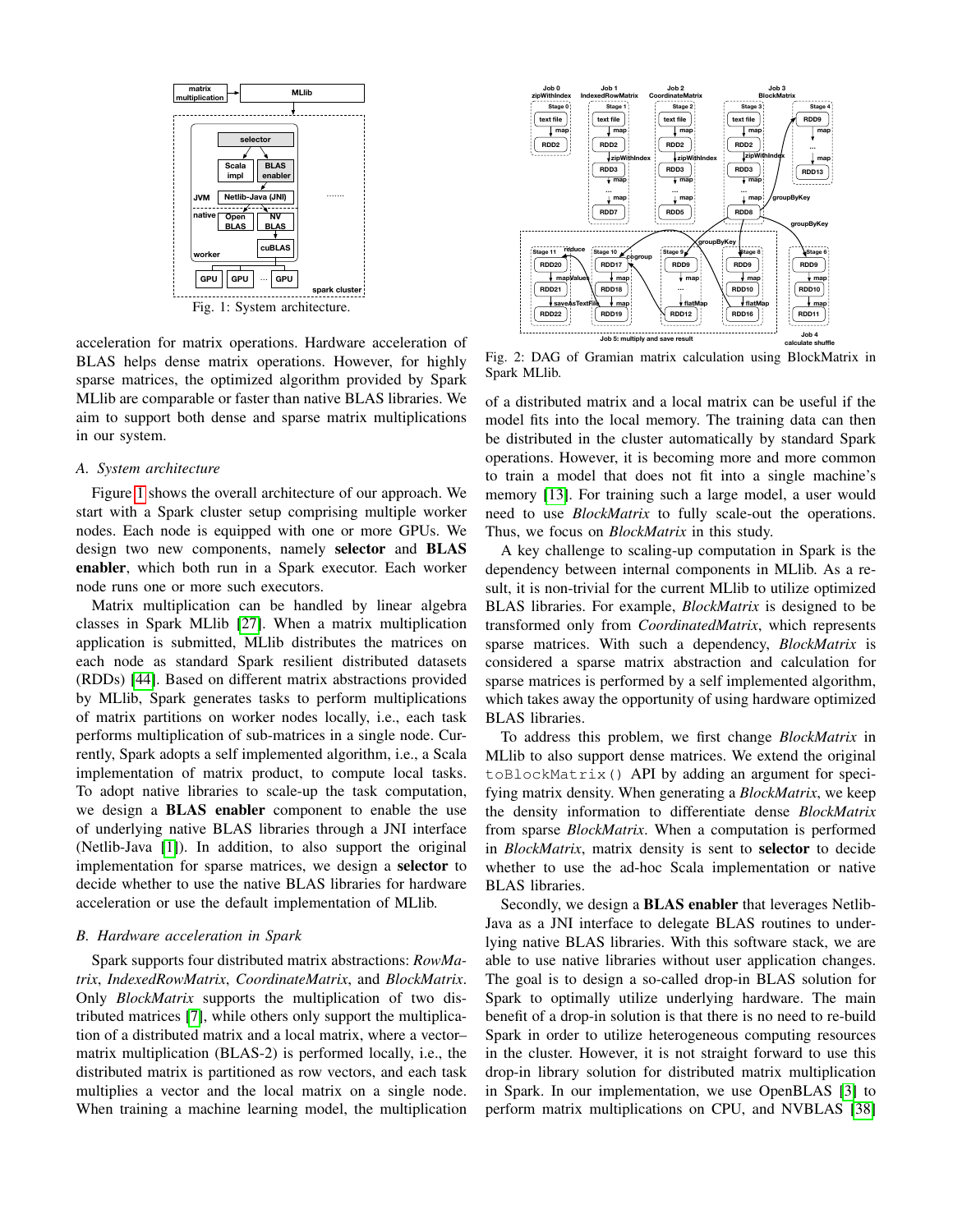TABLE I: Studied matrix sizes and density.

<span id="page-3-0"></span>

| # of Rows (Columns) | Density | File Size (GB) |
|---------------------|---------|----------------|
| 4873                |         | 0.34           |
| 14684               |         | 3.1            |
| 24495               |         | 8.4            |
| 66331               |         | 77             |
| 4873                | 0.05    | 0.104          |
| 24495               | 0.05    | 2.6            |
| 66331               | 0.05    | 19             |
| 97708               | 0.05    | 41             |

to perform matrix operations on GPU. NVBLAS is a BLAS-3 library provided by NVIDIA built on top of cuBLAS-XT [\[2\]](#page-5-32), which supports a multi-GPU capable host interface. However, our design is flexible and we can use any library as needed in our approach.

Following section shows that hardware accelerations may not always perform better than the ad-hoc Scala implementation, depending on the sparcity of matrix. To support matrices with varying sparcity, we accept a system configuration of a density threshold with a default value of 0.5. Selector compare the aforementioned density of *BlockMatrix* with this value to decide whether or not to enable native libraries for the matrix. The threshold is exposed as a user-configurable parameter to suit different use cases.

#### IV. EVALUATION

This section evaluates our approach to use hardware acceleration in Spark for speeding up matrix multiplication. To this end, we use large scale Gramian matrix  $(XX<sup>T</sup>)$  computation kernel. This kernel is common among machine learning algorithms such as SVD and PCA [\[12\]](#page-5-5). Gramian matrix also plays critical role in popular data analysis techniques, e.g., all-pair similarity [\[42\]](#page-5-44). We use Spark version 1.6.1, the latest version at the time of this evaluation. We implemented Gramian matrix calculation using MLlib APIs. We divided the calculation into six jobs and 12 stages in Spark as shown in Figure [2.](#page-2-1) First four jobs create a *BlockMatrix* type matrix from input data files through intermediate data types (from *RowMatrix* to *IndexedRowMatrix* and *CoordinateMatrix*). Matrix multiplication happens in job-4 and job-5. Job-4 calculates the blocks to shuffle for the two input matrices. Job-5 groups input matrices by block, performs multiplication, and finally writes the result to output files. Each of the 12 stages represents a collection of tasks generated by the job without data shuffle. The shuffle occurs between the stages, in jobs 3, 4, and 5. Job-5 has 5 shuffle operations as it consists of four stages, while jobs 3 and 4 have only one shuffle operation each.

We compare Gramian matrix computation under three different settings: the current Spark MLlib implementation as our baseline case; Spark with CPU acceleration using Open-BLAS; and Spark with GPU acceleration using NVBLAS. We disabled selector in our experiments to show the performance impact of using hardware acceleration in sparse matrices. Note that we use hand-compiled OpenBLAS library with hardware acceleration instruction flags (e.g. AVX2, FMA3, etc.) set. For NVBLAS, we use the NVBLAS library shipped with CUDA toolkit 7.5. We generate random square matrices in various

TABLE II: System specification for the evaluation.

<span id="page-3-1"></span>

| Parameter        | Value                               |
|------------------|-------------------------------------|
| System name      | Rhea GPU node                       |
| CPU model        | dual Intel Xeon E5-2695 $@$ 2.3 GHz |
| CPU cores        | $14 \times 2$ (28 $\times$ 2 HT)    |
| CPU memory       | 1TB                                 |
| GPU model        | dual NVIDIA K80                     |
| GPU (CUDA) cores | $4992 \times 2$                     |
| GPU memory       | $24 \times 2$ GB                    |
| CUDA ver.        | 7.5                                 |

<span id="page-3-2"></span>

Fig. 3: Overall performance on GPU (NVBLAS) and CPU (open-BLAS) normalized to Spark (MLlib).

sizes and densities for our tests as shown in Table [I.](#page-3-0) All experiments are performed in 2 GPU nodes in Rhea cluster. Table [II](#page-3-1) shows the machine specifications. We configure Spark with one master node and 2 worker nodes, where one worker co-exists with the master node. Each worker node runs one executor. We configure the executors to have  $800$   $GB$  memory and 56 cores. We repeat each experiment five times and report the average results, except for the very-long running experiments with  $66331 \times 66331$  and  $97708 \times 97708$  matrices, where we report the average of two runs.

#### <span id="page-3-3"></span>*A. Overall performance*

Figure [3](#page-3-2) shows the end-to-end performance normalized to the case of MLlib for dense matrices and sparse matrices, We can see from the graph that, for dense matrices, both CPU and GPU acceleration achieved the overall speed-up of up to  $2.2\times$  and  $1.7\times$ , respectively. For OpenBLAS, we observe that the speed-up increases as the matrix size increases within the tested range. However, for NVBLAS, the speed-up peaks at  $24495 \times 24495$  matrix and diminishes after that. We investigate this behavior further in later sections.

On the other hand, we observe that, for sparse matrices with 5% of non-zero terms, hardware acceleration may not increase the performance much. Scala implementation of matrix multiplication in Spark is faster or comparable to OpenBLAS, and much faster than NVBLAS, as reported in [\[43\]](#page-5-22). This is mainly because NVBLAS pads zero terms into the matrix and sends dense matrix blocks to the GPU, which causes extra data transfer between GPU and CPU, as well as extra computation in GPU and thus affects performance.

Discussion: The overall execution time results show that hardware acceleration accelerates dense matrix multiplications but degrades the performance for highly sparse matrices.

## *B. Performance breakdown*

As shown in Figure [2,](#page-2-1) the overall performance includes execution time of every job, while only job-4 and job-5 are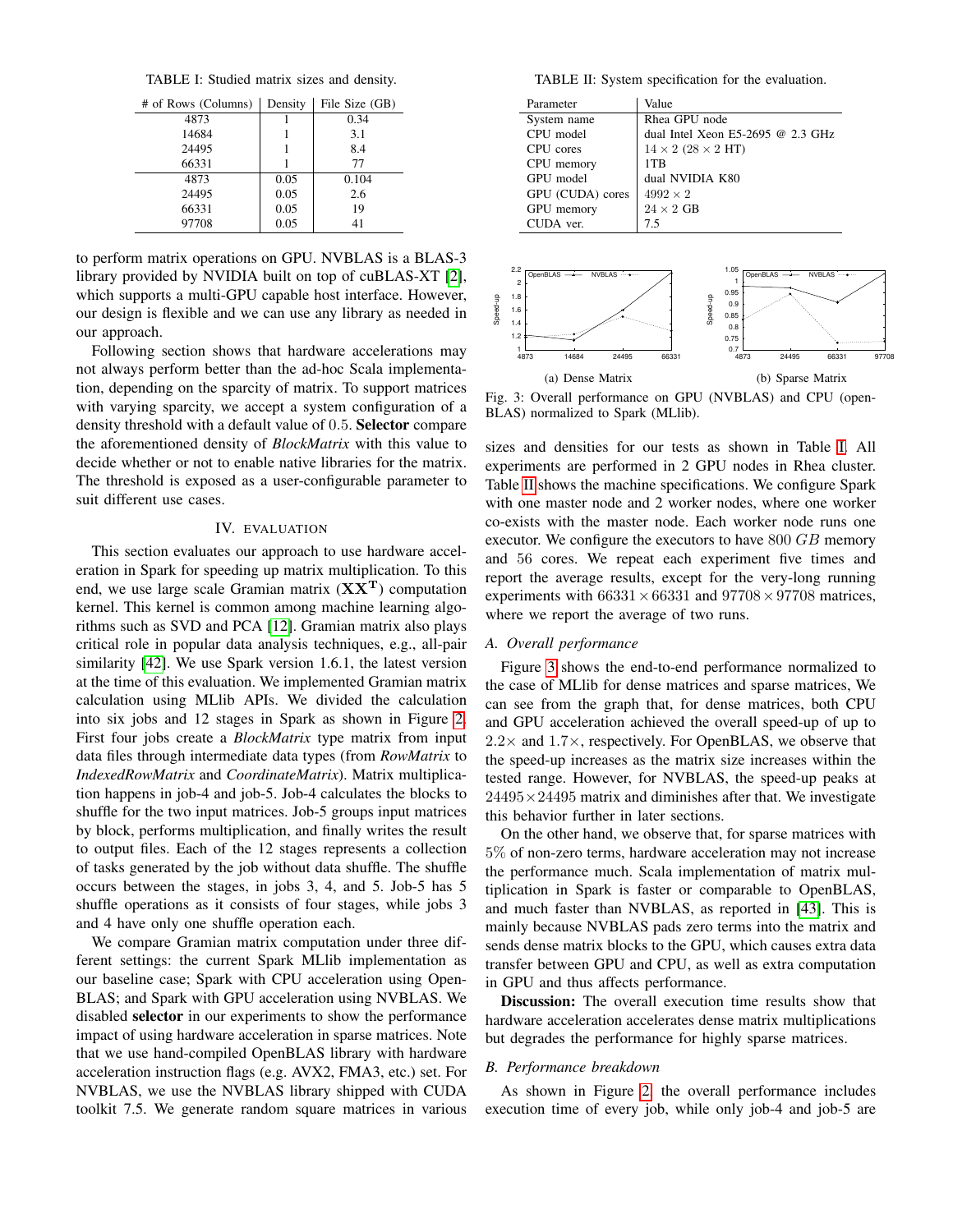<span id="page-4-0"></span>

related to matrix multiplication. Moreover, hardware acceleration only takes place in stage 10, where two block matrices are co-grouped to perform multiplication. To further investigate the behavior of Spark when calculating multiplication on distributed matrices, we study the breakdown of the end-toend times by jobs and tasks. First, we examined the overall execution time per job. Figure [4](#page-4-0) shows the percentage of run time for each job. We see that jobs 4 and 5 take more than 40%, and up to 84%, of total execution time. We also see that small and sparse matrices spend less time in actual multiplication, but spend more time on data transforming. This limits the overall performance improvement by adopting acceleration on computation for those matrices.

To further identify the impact of using hardware acceleration for matrix multiplication, we collect task-level run time of stage 10, and group them into 4 categories: garbage collection, shuffle read/write, computation, and others (schedule delay, serialization, etc.). We record the aggregated run time of all tasks by category and then calculate the percentage of time consumed under each category. Figure [5](#page-4-1) shows the the percentage of run time in each category. We observe that both dense matrices with small sizes and sparse matrices have a larger portion of computation times. However, it is not against our previous observation about overall performance, as even though computation is dominant in Stage 10, job-5 has still smaller portion in end-to-end times. For dense matrices, as matrix size grows, shuffle overhead increases and becomes the dominant factor as shown in 66331  $\times$  66331 matrix cases. Although the overall speed-up is less than  $2.2\times$ (Figure [3\)](#page-3-2), CPU and GPU accelerate the compute time by, on average, 54.7% and 43.9%, respectively. For small matrices, OpenBLAS performs similar to NVBLAS or better, as GPU-CPU memory transfer is not involved. Also notice that for case of  $66331 \times 66331$  of dense matrix, both CPU and GPU significantly improve the computation time, i.e., by 92.9% and 96.1%, respectively. In this case, NVBLAS performs better than hand-compiled OpenBLAS. However, this advantage fails to lead the overall performance improvement due to shuffle and other overheads, which gives computation time relatively less contribution towards overall performance.

For sparse matrices, we see that computation accounts for relatively big amount of time to other overheads, since the amount of shuffle data is small due to the high sparsity. We also continue to observe that native BLAS libraries take more time to compute than MLlib implementation with an average slowdown of 22% and 85.1% for CPU and GPU (Figure [5\(b\)\)](#page-4-2), respectively, which aligns with the observation <span id="page-4-2"></span><span id="page-4-1"></span>in Section [IV-A.](#page-3-3)

Discussion: In Spark, the job of multiplication on distributed matrix is divided into a number of tasks, where each task calculates the multiplication of small block matrices. The default size of each block is  $1024 \times 1024$ . The number of tasks generated by Spark increases as the matrix size increases. As the number of tasks increases, data shuffle overhead increases, diminishing advantages of leveraging the advantage of hardware accelerators for performing high throughput computations. However, even with this shuffle and framework overhead, hardware acceleration can still speed-up overall performance up to more than  $2 \times$  as shown in Section [IV-A.](#page-3-3) On the flip side, we find that for matrix with small sizes, OpenBLAS performs similar to or faster than NVBLAS, but for the  $66331 \times 66331$  matrix, NVBLAS actually spends less time on computation than OpenBLAS. Thus, we expect the benefits from utilizing high-throughput accelerators such as GPUs to grow with growing matrix sizes.

## V. CONCLUSION

This paper shows an approach of applying scale-up accelerations for linear algebraic operations in scale-out data processing platforms. Specifically, we enable both CPU and GPU accelerations via native BLAS libraries inside Spark, and without requiring manual hacking or user-side intervention. We also provide control over acceleration choices, which are based on matrix density. Our initial experiments showed that hardware acceleration can achieve an overall up to 96.1%.

#### ACKNOWLEDGMENTS

This work is sponsored in part by the NSF under the grants: CNS-1405697, CNS-1422788, and CNS-1615411. This research also used resources of the OLCF at the Oak Ridge National Laboratory and this manuscript has been authored by UT-Battelle, LLC under Contract No. DE-AC05-00OR22725 with the U.S. Department of Energy. The United States Government retains and the publisher, by accepting the article for publication, acknowledges that the United States Government retains a non-exclusive, paid-up, irrevocable, worldwide license to publish or reproduce the published form of this manuscript, or allow others to do so, for United States Government purposes. The Department of Energy will provide public access to these results of federally sponsored research in accordance with the DOE Public Access Plan [\(http://energy.gov/downloads/doe-public-access-plan\)](http://energy.gov/downloads/doe-public-access-plan).